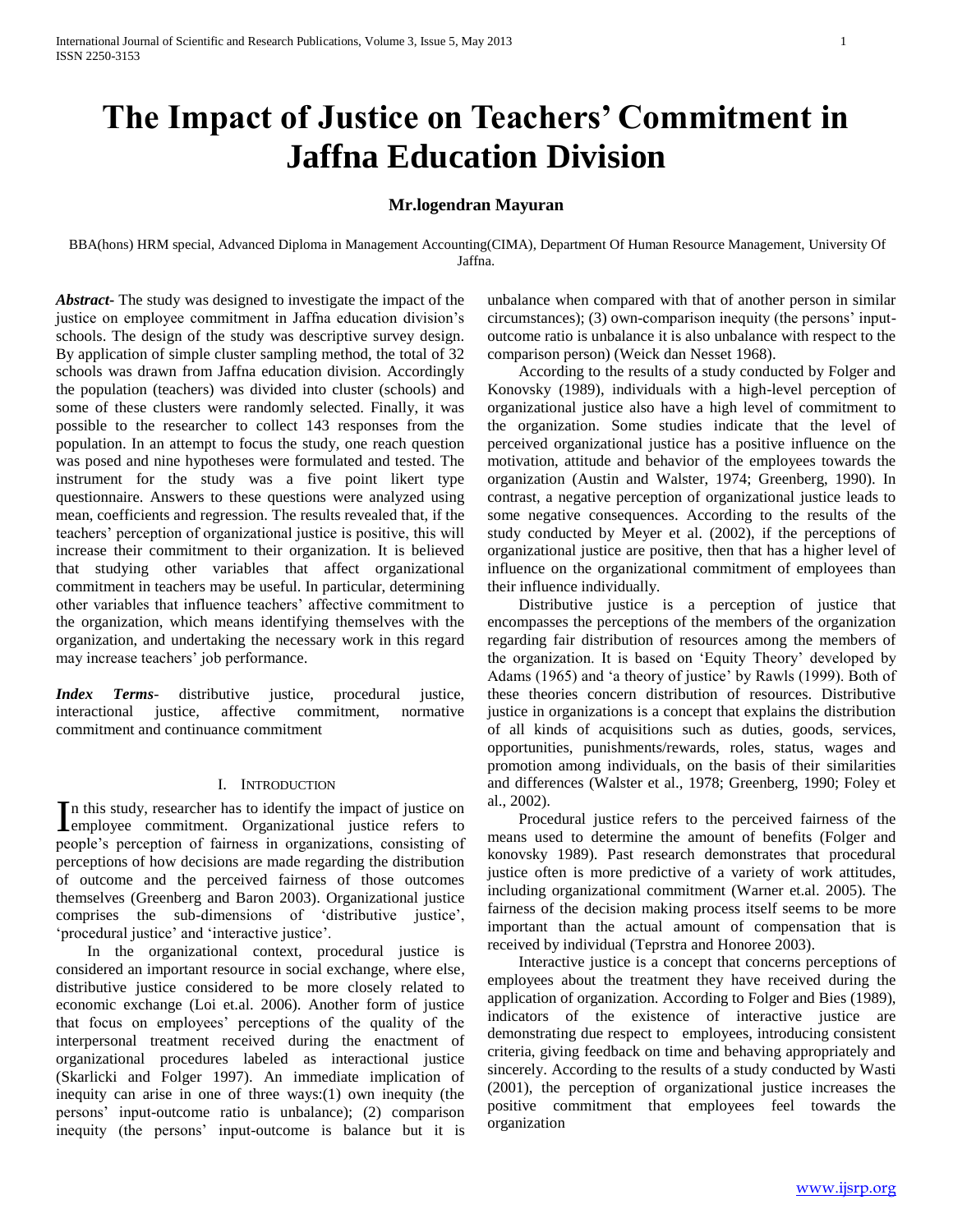Organizational commitment has been identified as a critical factor in understanding and explaining the work-related behavior of employees in organizations. Mowday et al. (1979) defined organizational commitment as an effective response which moves beyond passive loyalty to an organization.

 Grouping the causes of organizational commitment in three dimensions, Meyer and Allen (1997) defined affective, continuance and normative commitment in the following way:

- i. *Affective commitment* is defined as the affective desire on the part of individuals employed in an organization to continue to work in the organization as a result of identifying themselves with the organization.
- ii. *Continuance commitment* can be defined as the state where employees continue to stay in the organization with the thought that if they leave the job, they will suffer financially and their job opportunities will be limited.
- iii. *Normative commitment* can be explained as the situation where employees do not leave the job as a result of a moral obligation of duty.

 The most widely discussed form of psychological attachment to an organization is affective commitment. Although Meyer and Allen"s (1991) 3-component model includes affective, continuance, and normative commitment, affective commitment is considered to be the more effective measurement of organizational commitment. Affective commitment takes its root from the work of Kanter (1968) who described cohesion commitment as the attachment of an individual's fund of affectivity to the group. Although the core of this component is an affective tendency, it has been described in a broad way (Gonzalez & Guillen, 2008). More recently, Mowday et al. (1982) viewed affective commitment as the relative strength of an employee's identification with and involvement in a particular organization.

 The literature indicates that continuance commitment is a well-developed component of organizational commitment with a well-founded and strong chain of causality (Meyer & Allen, 1997). According to some scholars, however, whether continuance commitment is really a commitment is questionable (Gonzalez & Guillen, 2008. In addition, McGee and Ford (1987) reported that the two dimensions of continuance commitment, high sacrifice and low alternatives, are significantly and differentially related to affective commitment. More specifically, high sacrifice indicates a positive relationship and low alternatives show a negative relationship to affective commitment.

 As a result, a third component of commitment was identified as the obligation dimension and labeled normative commitment, also referred to as moral commitment in the literature (Jaros et al., 1993). Meyer and Allen"s (1997) discussion of normative commitment begins with an outline of earlier (Meyer & Allen, 1991; Wiener, 1982) and more recent (Rousseau, 1995) theorizing of relevance to the development of normative commitment.

# II. RESEARCH QUESTION

 Here the research question is stated as "To what extent the organizational justice components influence the development of organizational commitment of an employee?"

# III. OBJECTIVES OF THE STUDY

 The present study attempts to explore the relationship between perceived organizational justice and organization commitment. Theoretically, the current results suggest that an organization justice perception plays a significant role in the development of organizational commitment. Perceived organizational justice was expected to correlate significantly with organization commitment. The people perceive justice in organizations are more likely to feel satisfied with employment and feel less likely to leave and feel more committed to job. Hence the main objective of this research is to find how strongly the organization justice dimensions contribute to the development of organization commitment. The researcher wishes to analyze the following sub objectives also,

# IV. HYPOTHESES

 After the review of the relevant literature researcher found out the research problem and developed some assumptions to solve the problem. Based on assumed causal relationship given in the conceptual model, the following hypotheses were developed by the researcher to carry out the research.

 **H1**: The distributive justice perception influences on the development of affective commitment

 **H2:** The distributive justice perception influences on the development of normative commitment

 **H3:** The distributive justice perception influences on the development of continuance commitment

 **H4:** The procedural justice perception influences on the development of affective commitment

 **H5:** The procedural justice perception influences on the development of normative commitment

 **H6:** The procedural justice perception influences on the development of continuance commitment

 **H7:** The interactional justice perception influences on the development of affective commitment

 **H8:** The interactional justice perception influences on the development of normative commitment

 **H9:** The interactional justice perception influences on the development of continuance commitment

### V. METHODOLOGY

 The research was a descriptive survey aimed at investigating the impact of justice on employee commitment. The instrument used for the study was questionnaire developed through extensive literature and based on three research question. There were 947 teachers worked in 32 schools at Jaffna education division. Due to excessive costs and time involved, it was difficult to the researcher to pick a random sample or stratified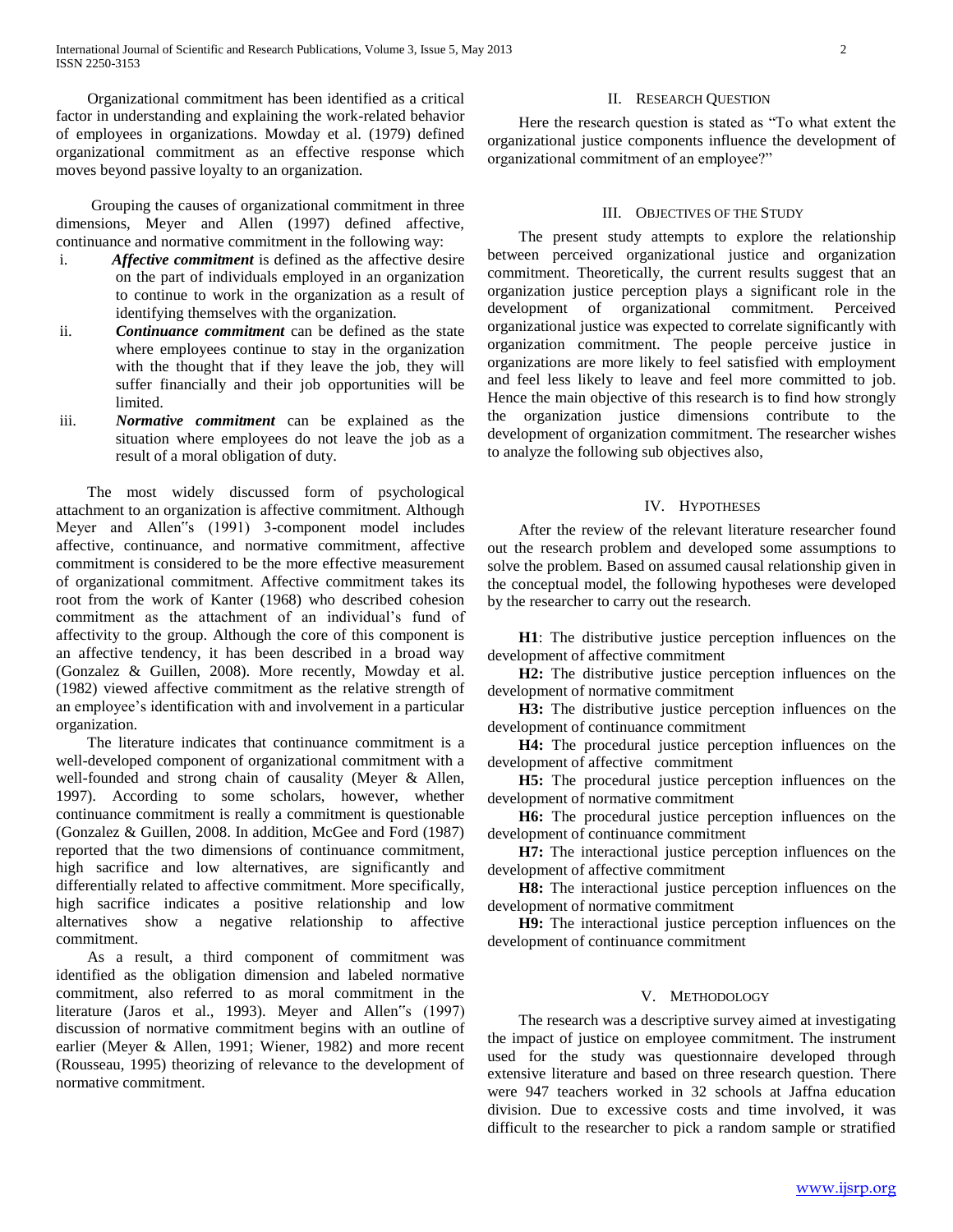sample from the total population. To overcome this problem the researcher used simple cluster sampling method. Accordingly the population (teachers) was divided in to clusters (schools) and some of these clusters were randomly selected. Finally it was possible to the researcher to collect 143 responses from the population.

 A questionnaire consists of three parts were used to measure variables. The part one of the questionnaire deals with demographic data, part two deals with organizational justice and the final part deals with employee commitment.

To collect the data related to organizational justice perceptions and organizational commitment, five point likert type scale were used in the questionnaire (where  $1 =$  strongly disagree,  $2 =$ 

disagree,  $3$  = neither agree nor disagree,  $4$  = agree; and  $5$  = strongly agree).

Data collected was analyzed using mean values, correlation and regression analysis

# VI. DATA ANALYSIS AND FINDINGS

# **The level of justice perception among employees**

 Even though the respondents worked at a same organizational climate, the perception of justice differs among them. Hence it is essential to assess the respondents' perceived organizational justice in organizations. The respondents level of justice perceptions are furnished below,

| Table 1: The level of organizational justice perception |  |  |  |
|---------------------------------------------------------|--|--|--|
|---------------------------------------------------------|--|--|--|

| Organizational Justice | Total | Percentage |
|------------------------|-------|------------|
| Low                    | 9     | 6.3%       |
| Moderate               | 45    | 31.5%      |
| High                   | 89    | 62.2%      |
| Total                  | 143   | 100.0%     |

 The level of organizational justice perception varies to employees to employees. Here the most of the respondents showed high level (62.2%) of perceived organizational justice and other rest showed moderate & low level (31.5% & 6.3%) of justice perception.

### **The level of organizational commitment**

 The level of commitment respondent shows o an organization differs from individuals to individuals, here the commitment differences of respondent of furnished below,

| <b>Employee Commitment</b> | Total | Percentage |
|----------------------------|-------|------------|
| Moderate                   | 87    | 60.8%      |
| High                       | 56    | 39.2%      |
| Total                      | 143   | 100.0%     |

### **Table 2: The level of Organizational Commitment**

 According to the above table, only the moderate and high level of commitment was identified but none of respondents found with low level of commitment. In that 39.2% of employees show high level of commitment and other 60.8% of employees show the moderate level of commitment.

 The main objective of the research is to identify that to what extent the organizational justice perceptions contribute to the development of organization commitment. To assess the achievement of this objective, several hypothesis were formulated and tested here by using statistical analysis techniques such as regression analysis, correlation and mean.

# **The distributive justice and affective commitment**

 To test how the distributive justice perception contributes to the development of affective commitment the following hypothesis was developed.

 **H1**: The distributive justice perception influences on the development of affective commitment

The above hypothesis was tested using regression analysis technique. The results are furnished below.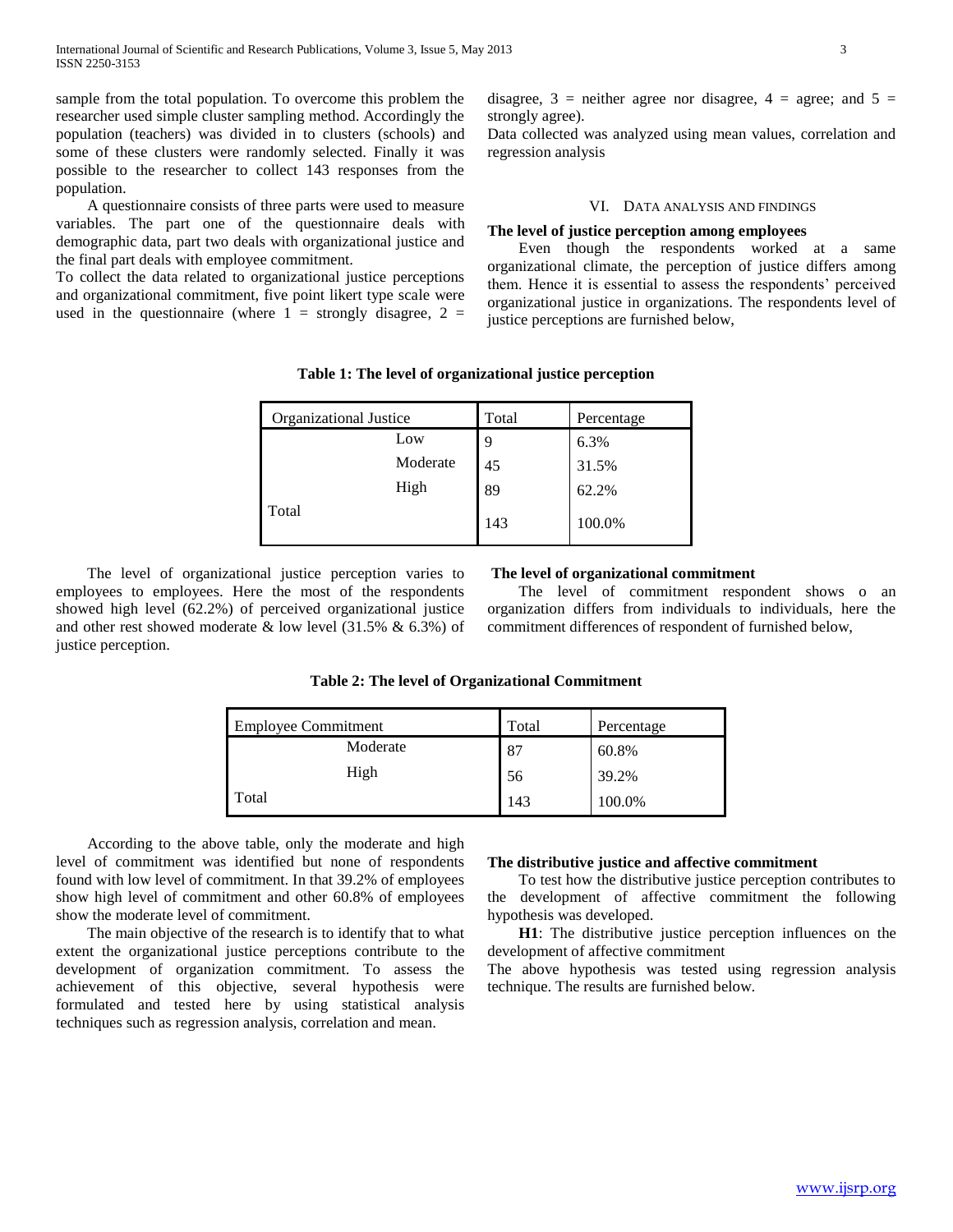# **Table 3 The regressions result for distributive justice and affective commitment**

**Model Summary<sup>b</sup>**

|       | <b>NOGEL SUMMINARY</b>                           |          |                                                     |               |                          |          |      |     |               |  |  |  |
|-------|--------------------------------------------------|----------|-----------------------------------------------------|---------------|--------------------------|----------|------|-----|---------------|--|--|--|
|       |                                                  |          |                                                     |               | <b>Change Statistics</b> |          |      |     |               |  |  |  |
|       |                                                  |          | Adjusted                                            | Std. Error of | R Square                 |          |      |     |               |  |  |  |
| Model | R                                                | R Square | R Square                                            | the Estimate  | Change                   | F Change | df 1 | df2 | Sig. F Change |  |  |  |
|       | .459 <sup>a</sup>                                | .210     | .205                                                | .64447        | .210                     | 37.565   |      | 141 | .000          |  |  |  |
|       |                                                  |          | a. Predictors: (Constant), Avg Distributive Justice |               |                          |          |      |     |               |  |  |  |
|       | b. Dependent Variable: Av g Affective Commitment |          |                                                     |               |                          |          |      |     |               |  |  |  |
|       |                                                  |          |                                                     |               |                          |          |      |     |               |  |  |  |

|       | Coefficients <sup>a</sup>  |                                 |            |                               |       |      |  |  |  |  |  |
|-------|----------------------------|---------------------------------|------------|-------------------------------|-------|------|--|--|--|--|--|
|       |                            | Unstandardized<br>Coeff icients |            | Standardized<br>Coeff icients |       |      |  |  |  |  |  |
| Model |                            | в                               | Std. Error | Beta                          |       | Sig. |  |  |  |  |  |
|       | (Constant)                 | 2.124                           | .262       |                               | 8.110 | .000 |  |  |  |  |  |
|       | Av q Distributiv e Justice | .430                            | .070       | .459                          | 6.129 | .000 |  |  |  |  |  |
|       | .                          |                                 |            |                               |       |      |  |  |  |  |  |

a. Dependent Variable: Av g Af fective Commitment

In the above model summery,  $r^2$  is 0.210. It indicates that 21% of affective commitment is caused by the distributive justice perception. The remaining 79% of development affective commitment is determined by other factors.

 According to the above coefficients table the constant value is 2.124 and beta value is .459 which is significant at 0.05 significance level. It implies that distributive justice has positive significant impact of affective commitment. Thus it can be concluded that when distributive justice perception increases the affective commitment of employees also will increase in these organizations. So the above hypothesis is accepted.

# **The distributive justice and normative commitment**

 To test how the distributive justice perception contributes to the development of normative commitment the following hypothesis was developed,

 **H2:** The distributive justice perception influences on the development of normative commitment

The above hypothesis was tested using regression analysis technique. The results are furnished below,

# **Table 4 The regression results for distributive justice and normative commitment**

#### **Model Summary**

|       | <b>IVIUUT</b> JUIIIIIIIII Y |          |          |               |                          |          |      |     |               |  |
|-------|-----------------------------|----------|----------|---------------|--------------------------|----------|------|-----|---------------|--|
|       |                             |          |          |               | <b>Change Statistics</b> |          |      |     |               |  |
|       |                             |          | Adiusted | Std. Error of | R Square                 |          |      |     |               |  |
| Model | R                           | R Square | R Square | the Estimate  | Change                   | F Change | df 1 | df2 | Sig. F Change |  |
|       | $.352$ <sup>a</sup>         | .124     | .118     | .56232        | .124                     | 19.928   |      | 141 | .000          |  |

a. Predictors: (Constant), Avg Distributive Justice

|       | Coefficients <sup>a</sup>  |                                 |            |                               |        |      |  |  |  |  |  |
|-------|----------------------------|---------------------------------|------------|-------------------------------|--------|------|--|--|--|--|--|
|       |                            | Unstandardized<br>Coeff icients |            | Standardized<br>Coeff icients |        |      |  |  |  |  |  |
| Model |                            | в                               | Std. Error | Beta                          |        | Sig. |  |  |  |  |  |
|       | (Constant)                 | 2.533                           | .229       |                               | 11.086 | .000 |  |  |  |  |  |
|       | Av g Distributiv e Justice | .273                            | .061       | .352                          | 4.464  | .000 |  |  |  |  |  |
|       |                            |                                 |            |                               |        |      |  |  |  |  |  |

a. Dependent Variable: Av g Normative Commitment

As shown in the above model summery,  $r^2$  is 0.124. It describes that 12.4% of normative commitment is caused by the distributive justice perception. The remaining 87.6% of development normative commitment is determined by other factors.

 Based on the above coefficients table the constant value is 2.533 and beta value is .352 which is significant at 0.05 significance level. It implies that distributive justice has positive significant impact of normative commitment. Thus it can be

concluded that when distributive justice perception increases the normative commitment of employees also will increase in these organizations. So the above hypothesis is accepted.

# **The distributive justice and continuance commitment**

 To test how the distributive justice perception contributes to the development of continuance commitment the following hypothesis was developed.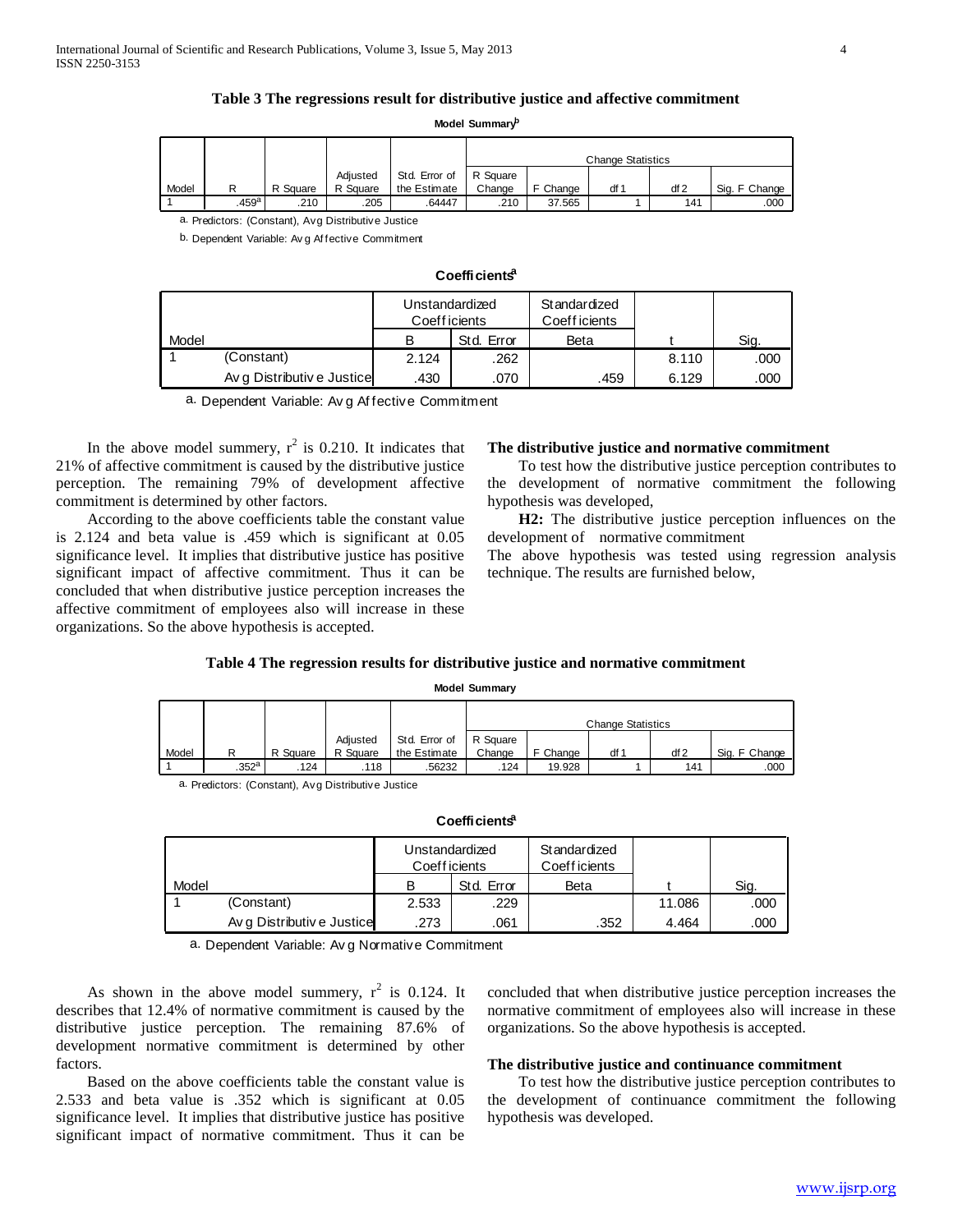**H3:** The distributive justice perception influences on the development of continuance commitment

 The above hypothesis was tested using regression analysis technique. The results are furnished below.

# **Table 5 The regression results for distributive justice and continuance commitment**

|       | <b>Model Summary</b> |          |          |               |                          |          |      |     |               |  |
|-------|----------------------|----------|----------|---------------|--------------------------|----------|------|-----|---------------|--|
|       |                      |          |          |               | <b>Change Statistics</b> |          |      |     |               |  |
|       |                      |          | Adiusted | Std. Error of | R Square                 |          |      |     |               |  |
| Model | R                    | R Square | R Square | the Estimate  | Change                   | F Change | df 1 | df2 | Sig. F Change |  |
|       | .261a                | .068     | .061     | .56355        | .068                     | 10.282   |      | 141 | .002          |  |

a. Predictors: (Constant), Avg Distributive Justice

|       | Coefficients <sup>a</sup>  |                                 |            |                                      |        |      |  |  |  |  |  |
|-------|----------------------------|---------------------------------|------------|--------------------------------------|--------|------|--|--|--|--|--|
|       |                            | Unstandardized<br>Coeff icients |            | <b>Standardized</b><br>Coeff icients |        |      |  |  |  |  |  |
| Model |                            | в                               | Std. Error | Beta                                 |        | Sig. |  |  |  |  |  |
|       | (Constant)                 | 2.518                           | .229       |                                      | 10.997 | .000 |  |  |  |  |  |
|       | Av q Distributiv e Justice | .197                            | .061       | .261                                 | 3.206  | .002 |  |  |  |  |  |
|       |                            | $\sim$ $\sim$                   |            |                                      |        |      |  |  |  |  |  |

a. Dependent Variable: Av g Continuance Commitment

In the above model summery,  $r^2$  is 0.068. It illustrates that 6.8% of continuance commitment is caused by the distributive justice perception. The remaining 93.2% of development continuance commitment is determined by other factors.

 The above coefficients table indicates that the constant value is 2.518 and beta value is .261 which is significant at 0.05 significance level. It implies that distributive justice has positive significant impact of continuance commitment. Thus it can be concluded that when procedural justice perception increases the continuance commitment of employees also will increase in these organizations. So the above hypothesis is accepted.

#### **The procedural justice and affective commitment**

 To test how the procedural justice perception contributes to the development of affective commitment the following hypothesis was developed.

 **H4:** The procedural justice perception influences on the development of affective commitment

The above hypothesis was tested using regression analysis technique. The results are furnished below.

# **Table 6 The regression results for procedural justice and affective commitment**

**Model Summary**

|       | <b>MODEL SUMMARY</b> |          |          |               |                          |          |      |      |               |  |
|-------|----------------------|----------|----------|---------------|--------------------------|----------|------|------|---------------|--|
|       |                      |          |          |               |                          |          |      |      |               |  |
|       |                      |          |          |               | <b>Change Statistics</b> |          |      |      |               |  |
|       |                      |          | Adiusted | Std. Error of | R Square                 |          |      |      |               |  |
| Model | R                    | R Square | R Square | the Estimate  | Change                   | F Change | df 1 | df 2 | Sig. F Change |  |
|       | .444 <sup>a</sup>    | .197     | .191     | .65002        | .197                     | 34.532   |      | 141  | .000          |  |

a. Predictors: (Constant), Avg Procedural Justice

# **Coefficients<sup>a</sup>**

|       | Coefficients <sup>a</sup> |                                 |            |                               |       |      |  |  |  |  |  |
|-------|---------------------------|---------------------------------|------------|-------------------------------|-------|------|--|--|--|--|--|
|       |                           | Unstandardized<br>Coeff icients |            | Standardized<br>Coeff icients |       |      |  |  |  |  |  |
| Model |                           | в                               | Std. Error | Beta                          |       | Sig. |  |  |  |  |  |
|       | (Constant)                | 2.181                           | .263       |                               | 8.282 | .000 |  |  |  |  |  |
|       | Av g Procedural Justice   | .419                            | .071       | .444                          | 5.876 | .000 |  |  |  |  |  |
| - -   |                           |                                 |            |                               |       |      |  |  |  |  |  |

a. Dependent Variable: Avg Aff ective Commitment

Based on the above model summery,  $r^2$  is 0.197. It describes that 19.7% of affective commitment is caused by the procedural justice perception. The remaining 80.3% of development affective commitment is determined by other factors.

 According to the above coefficients table the constant value is 2.181 and beta value is .444 which is significant at 0.05 significance level. It implies that procedural justice has positive significant impact of affective commitment. Thus it can be concluded that when procedural justice perception increases the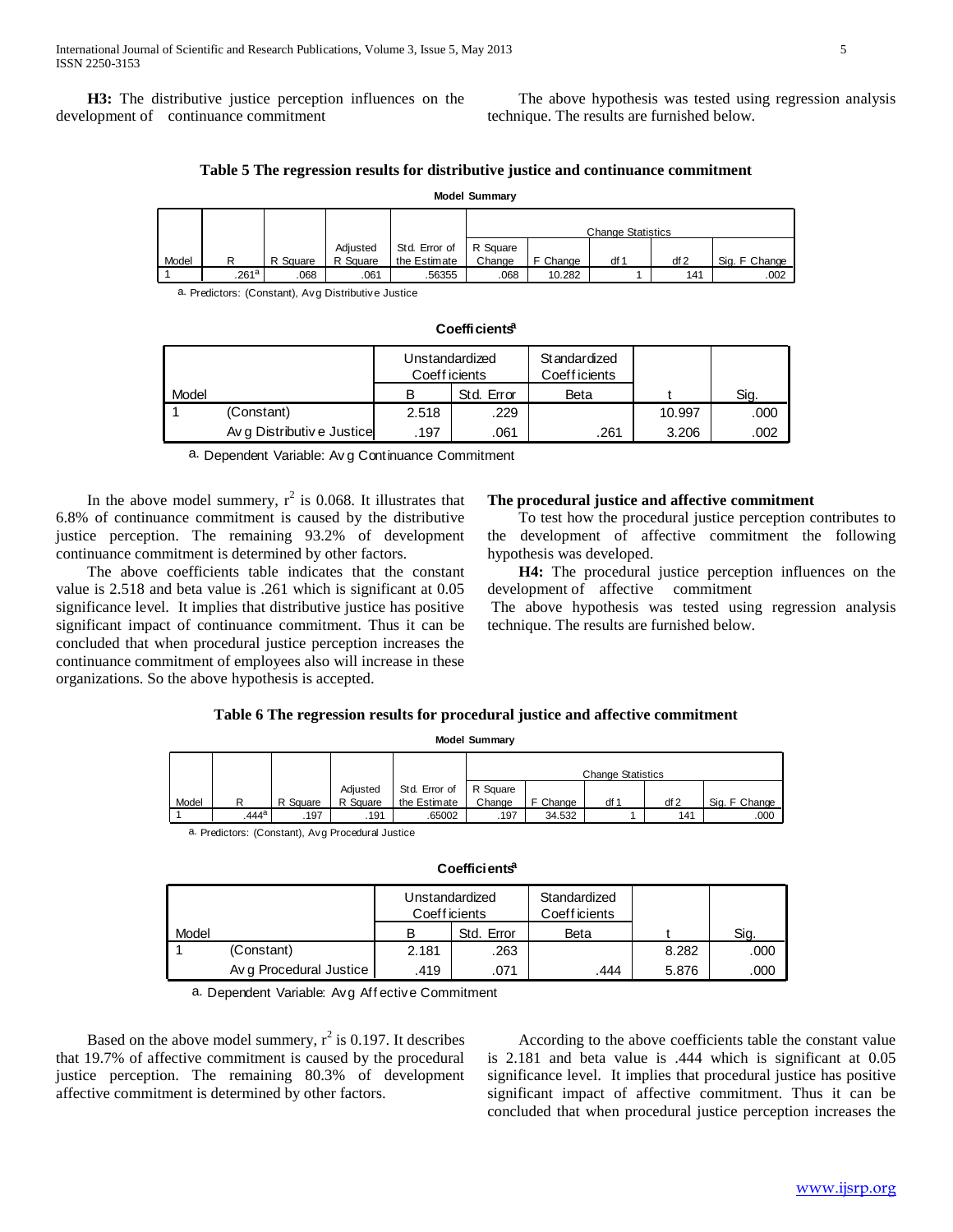affective commitment of employees also will increase in these organizations. So the above hypothesis is accepted.

# **The procedural justice and normative commitment,**

 To test how the procedural justice perception contributes to the development of normative commitment the following hypothesis was developed,

# **Table 7 The regression results for procedural justice and normative commitment Model Summary**

|       | <b>NOUTH</b> Summary |          |          |               |                          |          |      |     |               |  |
|-------|----------------------|----------|----------|---------------|--------------------------|----------|------|-----|---------------|--|
|       |                      |          |          |               |                          |          |      |     |               |  |
|       |                      |          |          |               | <b>Change Statistics</b> |          |      |     |               |  |
|       |                      |          | Adjusted | Std. Error of | R Square                 |          |      |     |               |  |
| Model | R                    | R Square | R Square | the Estimate  | Change                   | F Change | df 1 | df2 | Sig. F Change |  |
|       | .477 <sup>a</sup>    | .227     | .222     | .52801        | .227                     | 41.519   |      | 141 | .000          |  |
|       |                      |          |          |               |                          |          |      |     |               |  |

a. Predictors: (Constant), Avg Procedural Justice

|       | Coefficients <sup>a</sup> |               |                |                               |        |      |  |  |  |  |  |  |  |
|-------|---------------------------|---------------|----------------|-------------------------------|--------|------|--|--|--|--|--|--|--|
|       |                           | Coeff icients | Unstandardized | Standardized<br>Coeff icients |        |      |  |  |  |  |  |  |  |
| Model |                           |               | Std. Error     | Beta                          |        | Sig. |  |  |  |  |  |  |  |
|       | (Constant)                | 2.183         | .214           |                               | 10.206 | .000 |  |  |  |  |  |  |  |
|       | Av q Procedural Justice   | .373          | .058           | .477                          | 6.444  | .000 |  |  |  |  |  |  |  |
| - -   |                           |               | $\sim$         |                               |        |      |  |  |  |  |  |  |  |

a. Dependent Variable: Avg Normativ e Commitment

Here in the model summary, the  $r^2$  indicates that 22.7% of normative commitment is accountable for their procedural justice perceptions and the other 77.3% of development of normative commitment is determined by other factors.

 Based on the above coefficients table the constant value is 2.183 and beta value is .477 which is significant at 0.05 significance level. It implies that procedural justice has positive significant impact of normative commitment. Thus it can be concluded that when procedural justice perception increases the normative commitment of employees also will increase in these organizations. So the above hypothesis is accepted.

#### **The procedural justice and continuance commitment**

 To test how the procedural justice perception contributes to the development of continuance commitment the following hypothesis was developed.

 **H6:** The procedural justice perception influences on the development of continuance commitment.

The above hypothesis was tested using regression analysis technique. The results are furnished below

# **Table 8 The regression results for procedural justice and continuance commitment**

| <b>Model Summary</b> |                   |          |          |               |          |          |                          |      |               |  |  |
|----------------------|-------------------|----------|----------|---------------|----------|----------|--------------------------|------|---------------|--|--|
|                      |                   |          |          |               |          |          | <b>Change Statistics</b> |      |               |  |  |
|                      |                   |          | Adjusted | Std. Error of | R Square |          |                          |      |               |  |  |
| Model                | R                 | R Square | R Square | the Estimate  | Change   | F Change | df 1                     | df 2 | Sig. F Change |  |  |
|                      | .344 <sup>a</sup> | .119     | .112     | .54802        | .119     | 18.977   |                          | 141  | .000          |  |  |

a. Predictors: (Constant), Avg Procedural Justice

|       | Coefficients <sup>a</sup> |                                 |            |                               |        |      |  |  |  |  |  |  |
|-------|---------------------------|---------------------------------|------------|-------------------------------|--------|------|--|--|--|--|--|--|
|       |                           | Unstandardized<br>Coeff icients |            | Standardized<br>Coeff icients |        |      |  |  |  |  |  |  |
| Model |                           | в                               | Std. Error | Beta                          |        | Sig. |  |  |  |  |  |  |
|       | (Constant)                | 2.291                           | .222       |                               | 10.318 | .000 |  |  |  |  |  |  |
|       | Av g Procedural Justice   | .262                            | .060       | .344                          | 4.356  | .000 |  |  |  |  |  |  |
|       | .                         | $\sim$ $\sim$                   |            |                               |        |      |  |  |  |  |  |  |

a. Dependent Variable: Avg Continuance Commitment

It is clear from the model summary, that  $r^2$  is 0.119. It denotes that 11.9% of continuance commitment is influenced by the procedural justice perception. The remaining 88.1% of

development continuance commitment is determined by other factors.

 The above coefficients table indicates that the constant value is 2.291 and beta value is .344 which is significant at 0.05

 **H5:** The procedural justice perception influences on the development of normative commitment

The above hypothesis was tested using regression analysis technique. The results are furnished below.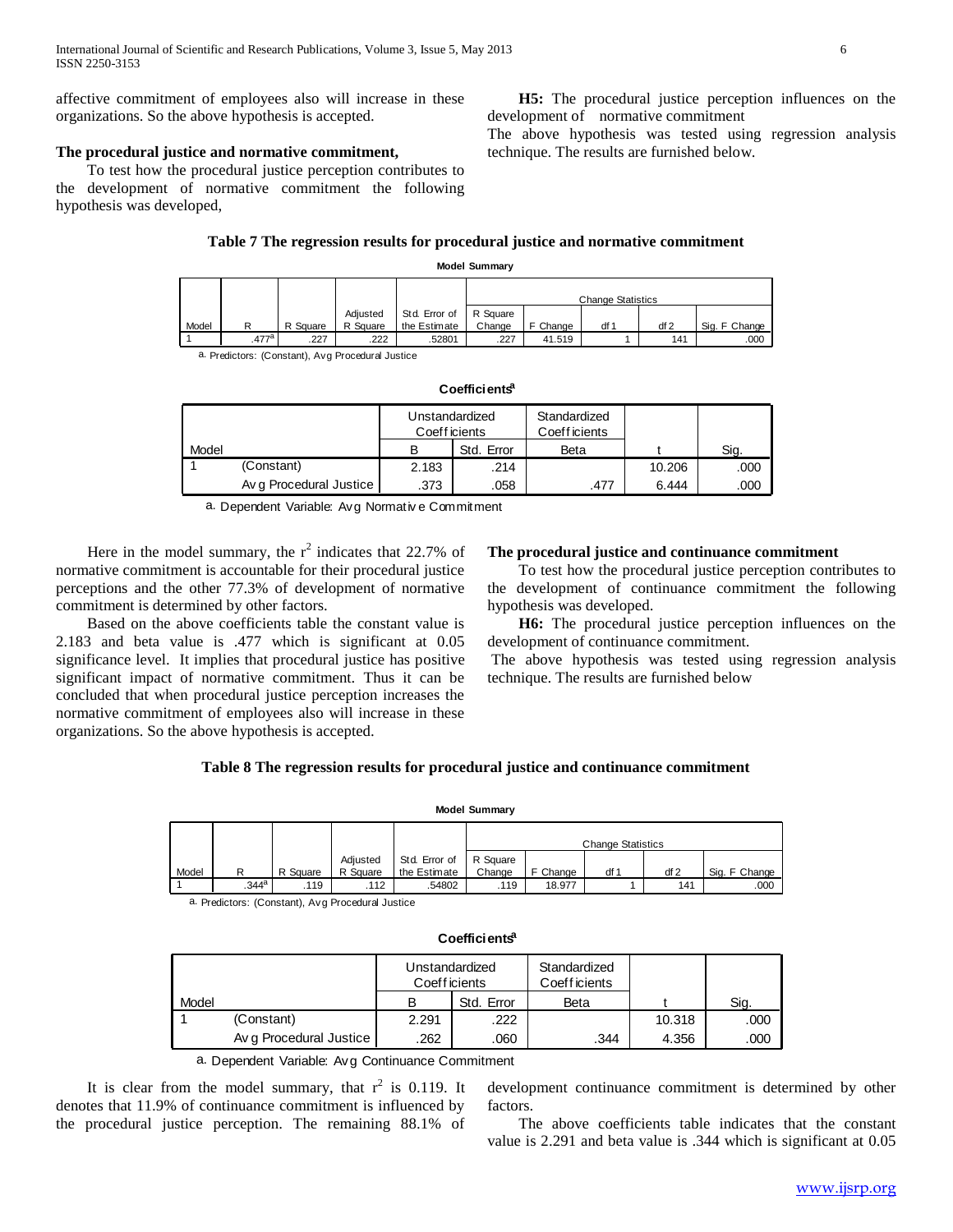significance level. It implies that procedural justice has positive significant impact of continuance commitment. Thus it can be concluded that when procedural justice perception increases the continuance commitment of employees also will increase in these organizations. So the above hypothesis is accepted.

**The interactional justice and affective commitment,**

 To find how the interactional justice perception contributes to the development of affective commitment the following hypothesis was developed,

 **H7:** The interactional justice perception influences on the development of affective commitment.

The above hypothesis was tested using regression analysis technique. The results are furnished below.

# **Table 9 The regression results for interactional justice and affective commitment**

# **Model Summary**

|       | <b>MODEL SUMMARY</b> |          |          |               |          |          |                          |      |               |  |  |  |
|-------|----------------------|----------|----------|---------------|----------|----------|--------------------------|------|---------------|--|--|--|
|       |                      |          |          |               |          |          |                          |      |               |  |  |  |
|       |                      |          |          |               |          |          | <b>Change Statistics</b> |      |               |  |  |  |
|       |                      |          | Adiusted | Std. Error of | R Square |          |                          |      |               |  |  |  |
| Model | R                    | R Square | R Square | the Estimate  | Change   | F Change | df ·                     | df 2 | Sig. F Change |  |  |  |
|       | .484 <sup>a</sup>    | .235     | .229     | 63452         | .235     | 43.209   |                          | 141  | .000          |  |  |  |

a. Predictors: (Constant), Avg Interactional Justice

|       | Coefficients <sup>a</sup>  |                                 |            |                               |       |      |  |  |  |  |  |  |  |
|-------|----------------------------|---------------------------------|------------|-------------------------------|-------|------|--|--|--|--|--|--|--|
|       |                            | Unstandardized<br>Coeff icients |            | Standardized<br>Coeff icients |       |      |  |  |  |  |  |  |  |
| Model |                            | в                               | Std. Error | Beta                          |       | Sig. |  |  |  |  |  |  |  |
|       | (Constant)                 | 1.993                           | .264       |                               | 7.539 | .000 |  |  |  |  |  |  |  |
|       | Av q Interactional Justice | .436                            | .066       | .484                          | 6.573 | .000 |  |  |  |  |  |  |  |
| - -   |                            |                                 |            |                               |       |      |  |  |  |  |  |  |  |

a. Dependent Variable: Avg Aff ective Commitment

Here in the model summary,  $r^2$  indicates that 23.5% of affective commitment is accountable for their interactional justice perceptions and the other 76.5% of development of affective commitment is determined by other factors.

 The above coefficients table describes that the constant value is 1.993 and beta value is .484 which is significant at 0.05 significance level. It implies that interactional justice has positive significant impact of affective commitment. Thus it can be concluded that when interactional justice perception increases the affective commitment of employees also will increase in these organizations. So the above hypothesis is accepted.

# **The interactional justice and normative commitment**

 To conclude how the interactional justice perception contributes to the development of normative commitment the following hypothesis was developed,

 **H8:** The interactional justice perception influences on the development of normative commitment.

 The above hypothesis was tested using regression analysis technique. The results are furnished below.

#### **Table 10 The regression results for interactional justice and normative commitment**

**Model Summary**

|       | <b>MODEL SUMMARY</b> |          |          |               |          |          |                          |      |               |  |  |  |
|-------|----------------------|----------|----------|---------------|----------|----------|--------------------------|------|---------------|--|--|--|
|       |                      |          |          |               |          |          |                          |      |               |  |  |  |
|       |                      |          |          |               |          |          | <b>Change Statistics</b> |      |               |  |  |  |
|       |                      |          | Adiusted | Std. Error of | R Square |          |                          |      |               |  |  |  |
| Model | R                    | R Square | R Square | the Estimate  | Change   | F Change | df '                     | df 2 | Sig. F Change |  |  |  |
|       | .471 <sup>a</sup>    | 222      | .217     | .52985        | 222      | 40.256   |                          | 141  | .000          |  |  |  |

a. Predictors: (Constant), Avg Interactional Justice

|       | Coefficients <sup>a</sup>  |                                 |            |                               |       |      |  |  |  |  |  |  |
|-------|----------------------------|---------------------------------|------------|-------------------------------|-------|------|--|--|--|--|--|--|
|       |                            | Unstandardized<br>Coeff icients |            | Standardized<br>Coeff icients |       |      |  |  |  |  |  |  |
| Model |                            | B                               | Std. Error | Beta                          |       | Sig. |  |  |  |  |  |  |
|       | (Constant)                 | 2.160                           | .221       |                               | 9.785 | .000 |  |  |  |  |  |  |
|       | Av g Interactional Justice | .351                            | .055       | .471                          | 6.345 | .000 |  |  |  |  |  |  |
| _ _   |                            |                                 |            |                               |       |      |  |  |  |  |  |  |

a. Dependent Variable: Avg Normativ e Commitment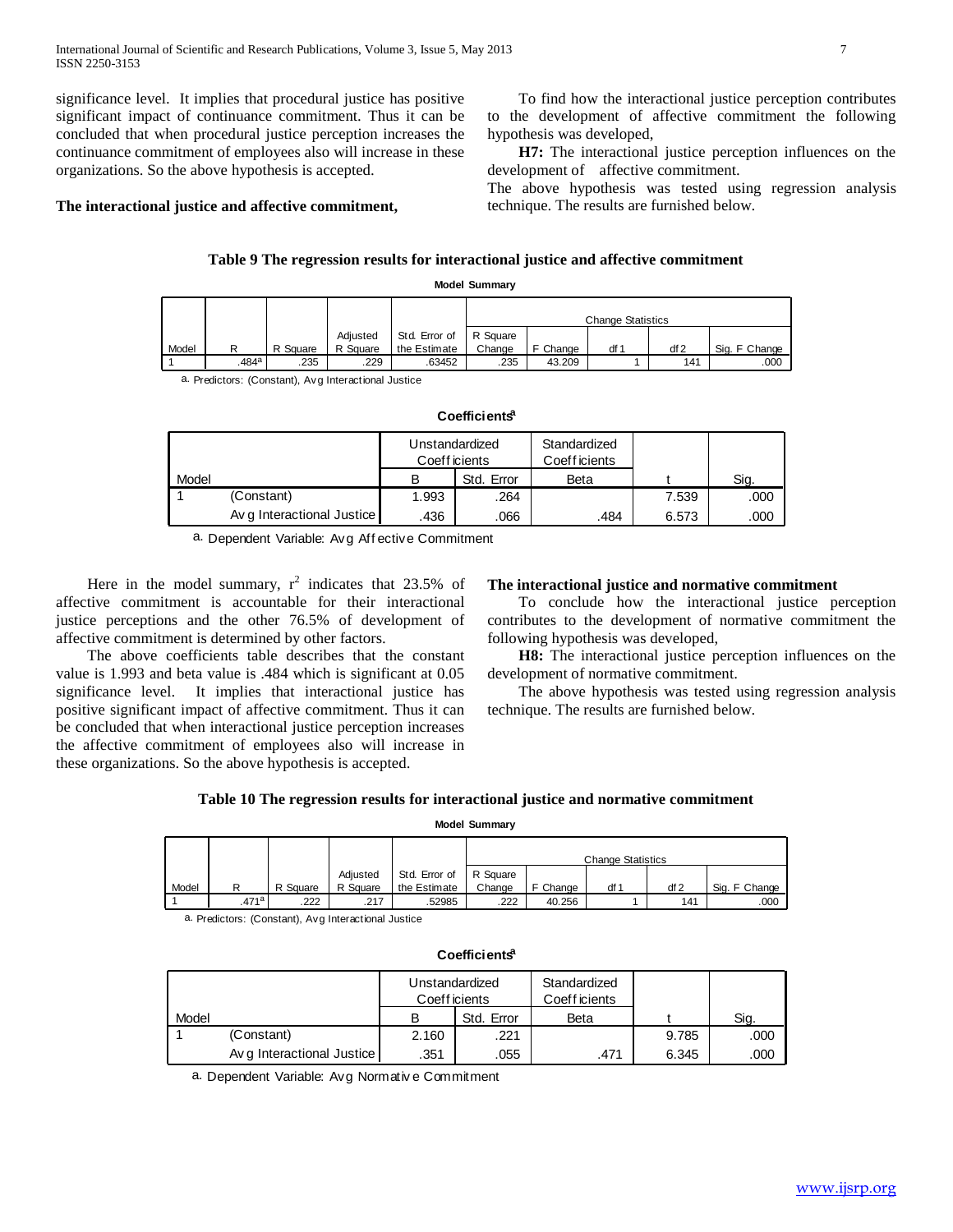It is clear from the above model summary that,  $r2 = 22.2\%$ . It denotes that 22.2% of normative commitment is influenced by the interactional justice perception. The remaining 77.8% of development normative commitment is determined by other factors.

 According to the above coefficients table the constant value is 2.160 and beta value is .471 which is significant at 0.05 significance level. It implies that interactional justice has positive significant impact of normative commitment. Thus it can be concluded that when interactional justice perception increases the normative commitment of employees also will increase in these organizations. So the above hypothesis is accepted.

# **The interactional justice and continuance commitment**

 To measure how the interactional justice perception contributes to the development of continuance commitment the following hypothesis was developed,

 **H9:** The interactional justice perception influences on the development of continuance commitment,

 The above hypothesis was tested using regression analysis technique. The results are furnished below,

#### **Table 11 The regression results for interactional justice and continuance commitment**

|       | <b>Model Summary</b> |          |                      |                               |                    |          |                          |      |               |  |  |  |  |
|-------|----------------------|----------|----------------------|-------------------------------|--------------------|----------|--------------------------|------|---------------|--|--|--|--|
|       |                      |          |                      |                               |                    |          | <b>Change Statistics</b> |      |               |  |  |  |  |
| Model | R                    | R Square | Adiusted<br>R Square | Std. Error of<br>the Estimate | R Square<br>Change | F Change | df 1                     | df 2 | Sig. F Change |  |  |  |  |
|       | .276a                | .076     | .070                 | .56108                        | .076               | 11.618   |                          | 141  | .001          |  |  |  |  |

a. Predictors: (Constant), Avg Interactional Justice

|               | Coefficients <sup>a</sup>  |                                 |            |                               |        |      |  |  |  |  |  |  |
|---------------|----------------------------|---------------------------------|------------|-------------------------------|--------|------|--|--|--|--|--|--|
|               |                            | Unstandardized<br>Coeff icients |            | Standardized<br>Coeff icients |        |      |  |  |  |  |  |  |
| Model         |                            | в                               | Std. Error | Beta                          |        | Sig. |  |  |  |  |  |  |
|               | (Constant)                 | 2.456                           | .234       |                               | 10.510 | .000 |  |  |  |  |  |  |
|               | Av q Interactional Justice | .200                            | .059       | .276                          | 3.408  | .001 |  |  |  |  |  |  |
| $\sim$ $\sim$ |                            | $\sim$                          | $\sim$     |                               |        |      |  |  |  |  |  |  |

a. Dependent Variable: Avg Continuance Commitment

It is precise that,  $r^2$  is 0.076. It describes that 7.6% of continuance commitment is influenced by the interactional justice perception. The remaining 92.4% of development continuance commitment is caused by other factors.

 The above coefficients table illustrates that the constant value is 2.456 and beta value is .276 which is significant at 0.05 significance level. It implies that interactional justice has positive significant impact of continuance commitment. Thus it can be concluded that when interactional justice perception increases the continuance commitment of employees also will increase in these organizations. So the above hypothesis is accepted.

#### VII. CONCLUSION

 It is revealed that procedural justice is more important in developing the continuance commitment and normative commitment while the interactional justices strongly influence the affective commitment. In this study, the distributive justice has no significant effect to any dimension of organizational commitment. This probably due to the samples concern more towards the procedural justice compared to distributive justice.

 It was observed that most of the respondents had moderate level of commitment in the organization.

 It was revealed that most of the respondents perceived high level of organizational justice and all others perceived moderate level of organizational justice.

### VIII. SUGGESTIONS AND RECOMMENDATIONS

 It is believed that taking measures that will increase teachers' organizational commitment, especially reinforcing organizational justice in schools, will be useful. If teachers' perception of organizational justice is positive, this will increase their commitment to their organization. Therefore, it may be useful to revise practices of distributive, interactive and procedural justice in schools.

 It is believed that studying other variables that affect organizational commitment in teachers may be useful. In particular, determining other variables that influence teachers' affective commitment to the organization, which means identifying themselves with the organization, and undertaking the necessary work in this regard may increase teachers' job performance.

#### **REFERENCES**

[1] Adams, JS. (1965). Inequity in social exchange. Adv. Exp. Soc. Psychol. 2: 267-299.